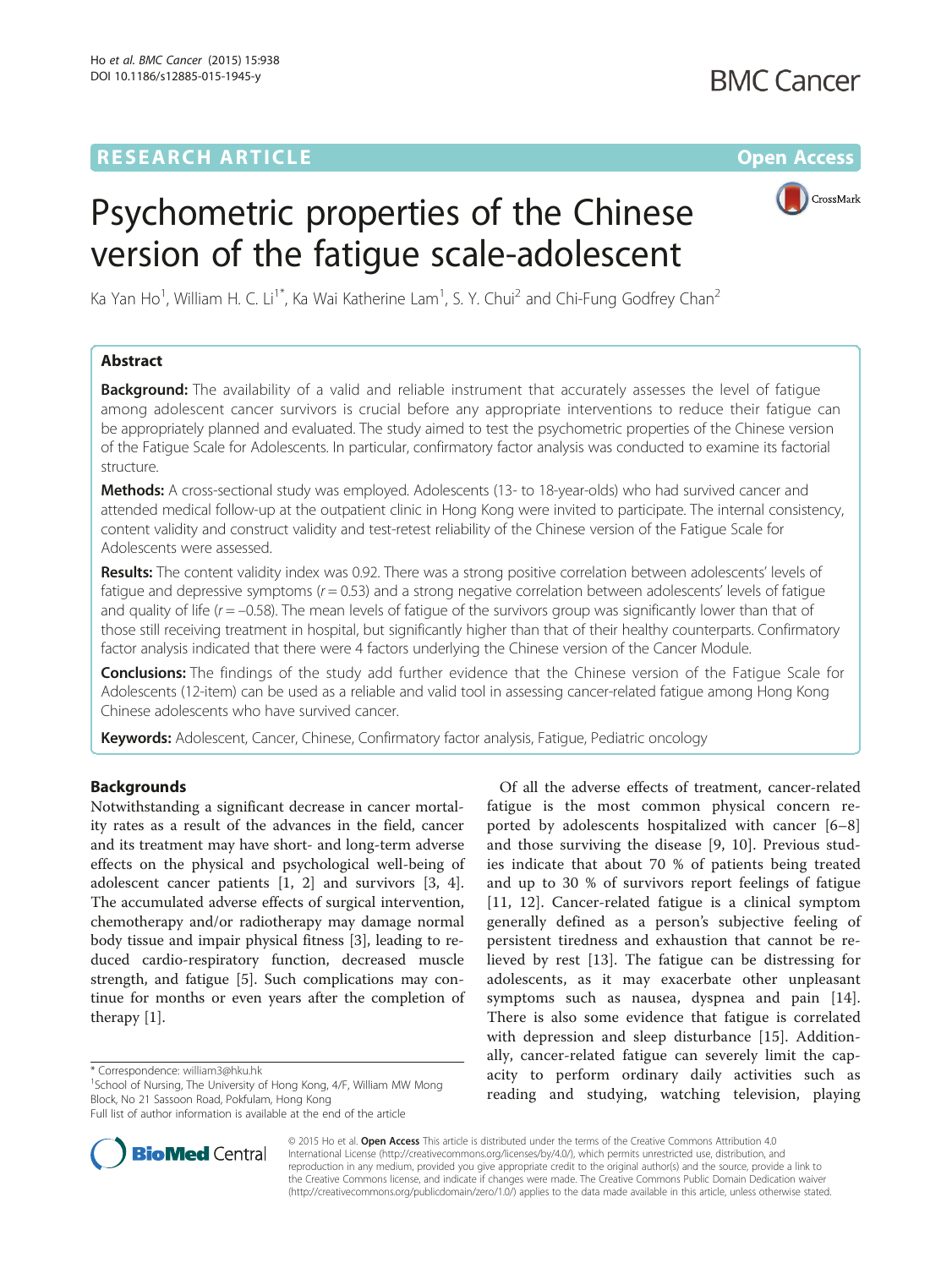computer/electronic games, and particularly outdoor leisure activities, substantially impairing quality of life [[9,](#page-7-0) [16](#page-8-0), [17](#page-8-0)]. Nevertheless, despite its detrimental effects on the physical and psychological well-being of cancer patients and survivors, cancer-related fatigue is often overlooked or underestimated by healthcare professionals, compared with other treatment-related symptoms such as pain, nausea and vomiting [\[18](#page-8-0), [19](#page-8-0)].

It has been well documented that regular exercise can help ameliorate adverse cancer treatment-related effects, in particular fatigue [\[20](#page-8-0), [21](#page-8-0)]. Nevertheless, there is growing concern about declining levels of physical activity in childhood cancer survivors [\[11](#page-7-0)]. A cross-sectional study [[9\]](#page-7-0) assessing physical activity and the factors affecting regular exercise among 128 young Hong Kong Chinese cancer survivors revealed that their current physical activity levels were markedly reduced when compared with the pre-morbid situation. Many reported that fatigue after remission prevented them from engaging in regular physical activity [\[9](#page-7-0)]. There is scientific evidence that physical inactivity induces muscle catabolism and atrophy [[5\]](#page-7-0) and cardiovascular diseases [[11](#page-7-0)], which may lead to a further increase in fatigue and a decrease in the functional capacity of cancer patients. It is vital, therefore, for healthcare professionals to develop and evaluate appropriate interventions that can help reduce fatigue among young cancer patients and survivors, and increase their awareness of the importance of regular physical activity. First, however, the availability of a valid and reliable instrument that accurately documents and evaluates the level of fatigue among young cancer patients and survivors is crucial before any appropriate interventions can be appropriately planned and evaluated.

A review of the literature reveals that there are different instruments used to measure fatigue for adolescent and adult cancer survivors [\[22](#page-8-0)–[25\]](#page-8-0). One promising scale for measuring fatigue in adolescents is the Fatigue Scale for Adolescents (FS-A), which has been widely used in clinical settings and research [[24](#page-8-0)]. The FS-A was developed by Hinds et al. [\[25\]](#page-8-0) based on a conceptual model derived from a qualitative study about fatigue during treatment of cancer in adolescents. The psychometric properties of the FS-A were tested [\[25](#page-8-0)], with the results demonstrating adequate internal consistency and appropriate construct validity using the known-groups method (anemic vs non-anemic). The factorial structure of the FS-A was examined using exploratory factor analysis [[25\]](#page-8-0), and the results showed four underlying factors: (1) cognitive and physical weariness, (2) added effort and assistance needed to do usual activities, (3) needing rest and feeling angry and (4) avoiding social activities. Since then, a number of studies have been carried out to document the level of cancer–related fatigue among adolescents using the FS-A, and to evaluate its psychometric

properties [[26](#page-8-0)–[28](#page-8-0)]. All such studies have generally supported the FS-A as a suitable tool for evaluating fatigue or the effects of an intervention on fatigue in a population of adolescents with cancer. Nevertheless, although the FS-A has been translated into Chinese and used with adolescents in Taiwan [\[27\]](#page-8-0), it has not been used with Hong Kong Chinese adolescents. Because of cultural differences between Western countries, Taiwan and Hong Kong, some concepts or items in the original instrument may be inappropriate for adolescents of another culture. As a result, the findings may be inaccurate. Moreover, the FS-A was primarily developed to measure adolescents' cancer-related fatigue during treatment, when they experienced the highest levels of fatigue. It is therefore unclear whether the FS-A can also be used to assess the fatigue of adolescents who have completed cancer treatment. Most importantly, because of the small sample size used in previous studies [[25](#page-8-0)–[28](#page-8-0)], confirmatory factor analysis was not performed to test the hypothesized configuration of the factor structure or measurement model for the FS-A. Consequently, whether the factor structure of the Chinese FS-A version is congruent with the findings of previous exploratory factor analysis cannot be confirmed. Given these issues, before using the Chinese version of the FS-A for adolescent cancer survivors in the Hong Kong Chinese context, it is necessary to evaluate both linguistic and cultural equivalence. This study aimed to test the psychometric properties of the Chinese version of the Fatigue Scale for Adolescents. In particular, it examined the factorial structure of the FS-A using confirmatory factor analysis.

#### **Methods**

#### Study design and sample

A cross-sectional study was used. Adolescents who had survived cancer and attended medical follow-up at the outpatient clinic of a public acute-care hospital in Hong Kong were invited to participate. Hong Kong Chinese adolescents, who met the inclusion criteria for the study, were invited to participate. The inclusion criteria were: (1) cancer survivors who had completed treatment at least 6 months previously, (2) aged between 13 and 18, and (3) able to speak Cantonese and read Chinese. We excluded adolescents with evidence of recurrence or second malignancies and those with cognitive and learning problems identified from their medical records.

There are no clear rules as to sample size for factor analysis, and there is little agreement among researchers regarding how large a sample should be. Gorsuch [[29](#page-8-0)] claims that there should be at least five subjects per variable, and a minimum of 200 subjects is recommended for confirmatory factor analysis. With all this in mind, a convenience sample of 200 subjects was recruited during a 24-month period from 2012 to 2014.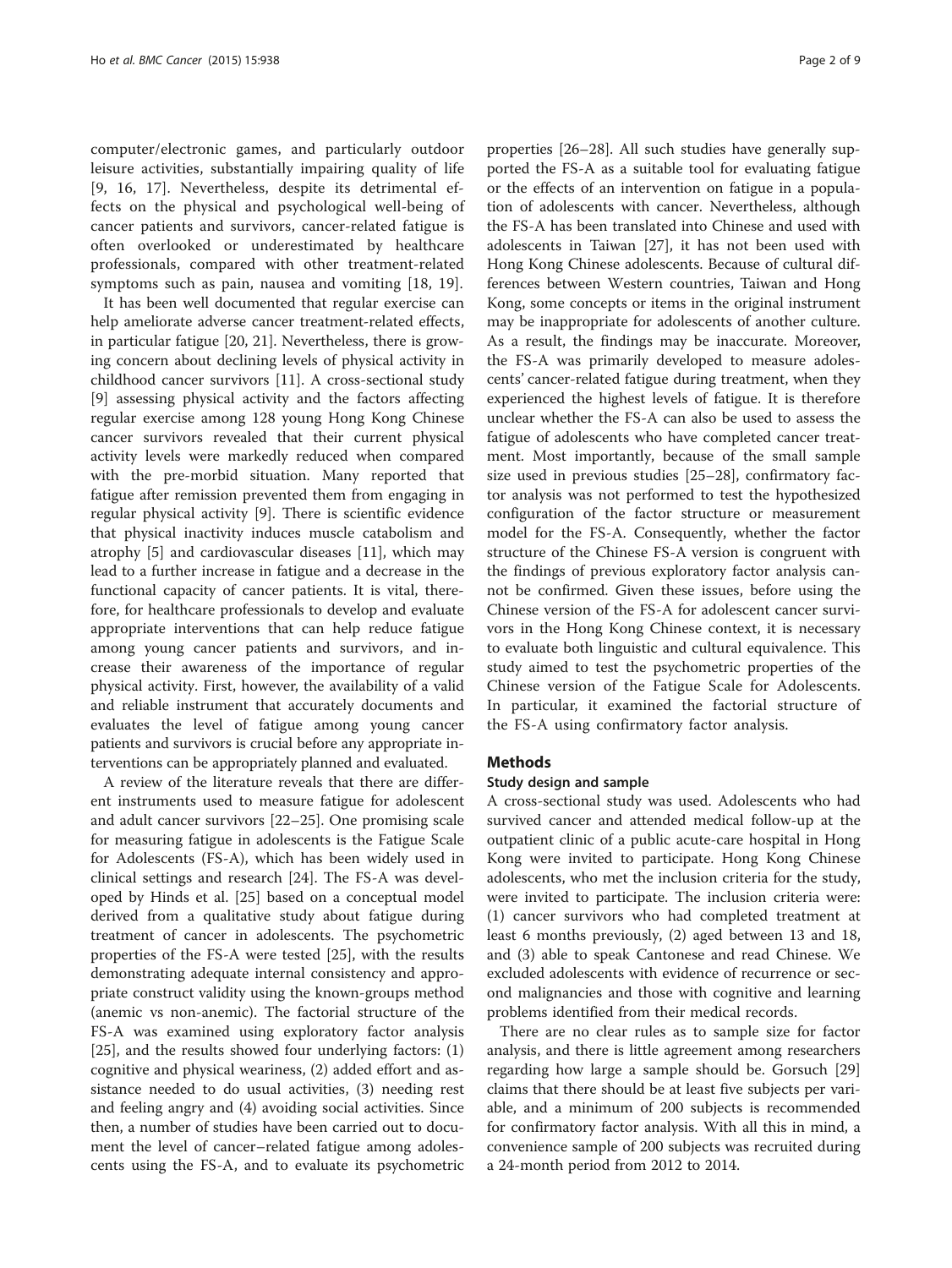To test construct validity using the known-groups method, another two similar age groups of 50 patients receiving treatment for cancer in a pediatric oncology unit and 50 healthy counterparts, members of an integrated child and youth service center, were invited to join the study.

#### Study instruments

#### The Fatigue Scale-Adolescent Instrument (FS-A)

The FS-A is designed to measure fatigue in adolescents with cancer aged 13 to 18 years [[25\]](#page-8-0). It consists of 14 items. Responses are rated using a 5-point Likert scale ranging from 1 to 5 (1 = not at all; 2 = a little; 3 = some;  $4 =$ quite a bit;  $5 =$ a lot). All items were coded in the same direction with the exception of item 9 "Able to do usual activities," was reverse-coded. Total possible scores range from 14 to 70. Higher scores indicate higher levels of fatigue. The FS-A has been used in Taiwanese adolescents [[27\]](#page-8-0). The results of psychometric tests showed acceptable internal consistency  $(\alpha = .89)$  and moderateto-high content validity (content validity index ranges from 87 to 100 %).

### Center for Epidemiologic Studies Depression Scale for Children (CES-DC)

The CES-DC comprises 20 standardized items to evaluate depressive symptoms. All items are evaluated on a 4-point Likert scale in relation to their incidence during the previous week, and are scored from 0 to 3 ( $0 =$  not at all,  $1 =$ a little,  $2 =$ some,  $3 =$ a lot); total possible scores thus range from 0 to 60, with higher scores indicating greater number of symptoms. The psychometric properties of the Chinese version of the CES-DC have been empirically tested [[30](#page-8-0)] with internal consistency found to have an α coefficient of .82, construct validity showed a convergent validity of  $r = 0.63$ ,  $p < .01$  and discriminant validity of  $r = -0.52, p < 0.01$ .

## The Chinese version of the Pediatric Quality of Life Inventory (PedsQL)

The PedsQL was used to measure the participants' quality of life. It comprises 23 items to rate how often they had experienced problems over the past month on a scale from 0 to 4. Higher scores indicate better quality of life. The psychometric properties of the Chinese version of the PedsQL have been empirically tested [[31\]](#page-8-0), with internal consistency found to have an alpha coefficient of.86, and test–retest reliability ranging from  $r = 0.62$  to  $r = 0.8$ .

#### Translation process

The FS-A was translated according to the recommendations suggested by Bracken and Barona [[32\]](#page-8-0). During the process, a researcher would translate the FS-A from English to Chinese. Another bilingual translator who blinded to the FS-A was then asked to complete the back-translation. To ensure the meaning of each item was kept, a comparison was made between the original and re-translated English versions. Disagreements were discussed and agreed upon by both the researcher and the back-translator.

#### Data collection methods

Approval for the study was obtained from the Institutional Review Board of the University of Hong Kong/ Hospital Authority Hong Kong West Cluster. Written consent was then obtained from all parents after they were told the purpose of the study. They were given the option of allowing or refusing their child's involvement in the study. According to the Hong Kong Institutional Review Board regulations, participant aged 18 years and under requires consent from a parent or guardian. The adolescents were also invited to put their names on a special assent form and told that their participation was voluntary.

After obtaining demographic data from all participants, the group of adolescents who had survived cancer  $(n = 200)$  were asked to complete the Chinese versions of the FS-A, CES-DC and PedsQL, while those receiving treatment  $(n = 50)$  and their healthy counterparts ( $n = 50$ ) only responded to the FS-A.

#### Data analysis

The Chinese version of the FS-A was subjected to equivalence testing of its semantic and content dimensions. Semantic equivalence implies that each item remains conceptually and idiomatically the same after translation; content equivalence implies that each item in the instrument has consistent cultural relevance and an appropriate sample of items for the construct being measured [\[33](#page-8-0)]. To establish the semantic and content equivalence of the Chinese version of the FS-A, a panel of experts was set up, which included a pediatric oncology nurse specialist, two pediatric oncology researchers and three lecturers working at a local university, all of whom were bilingual and had experience of translating and validating instruments.

#### Semantic equivalence

The panel of experts was asked to rate the equivalence of translation between each item of the original English and Chinese versions of the FS-A using a 4-point rating scale (from  $1 = not$  equivalent to  $4 = most$  equivalent). Based on their responses, an equivalence rate (the percentage of the total items rated by the experts as either 3 or 4) was calculated. Any item deemed not equivalent by receiving a rating 1 or 2 by more than 20 % of respondents would be amended.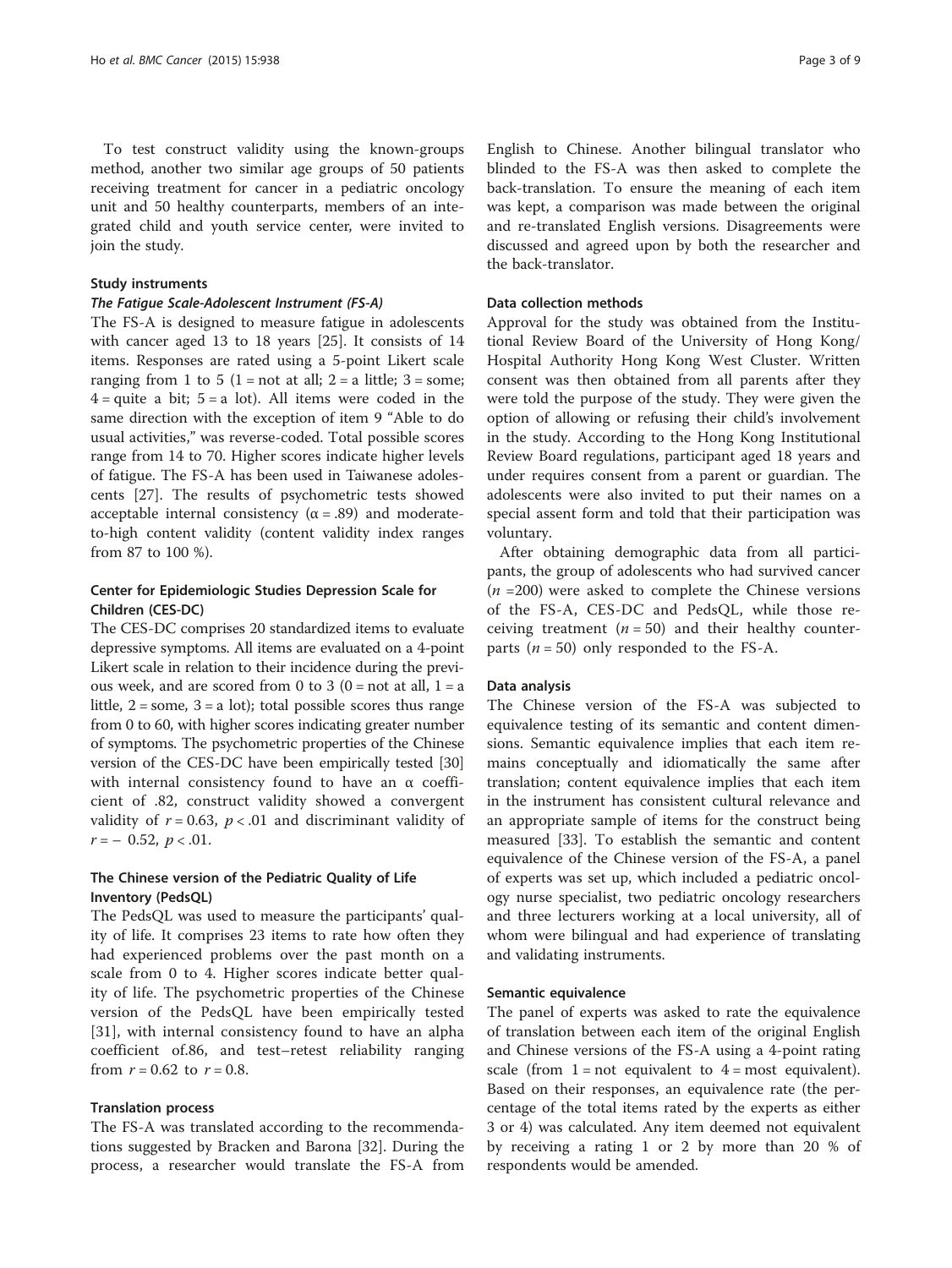#### Content equivalence

Content equivalence of the Chinese version of the FS-A was established by the expert panel. They were asked to rate the relevancy of each item to the concept of cancer-related fatigue for adolescent cancer survivors on a 4-point scale (from  $1 = not$  relevant to  $4 = very$ relevant). The Content Validity Index (CVI) is the percentage of the total items rated as either 3 or 4. A CVI score of 90 % or higher is generally considered to indicate good content validity [\[34](#page-8-0)].

#### Construct validity testing

To assess the known-groups validity of the Chinese version of the FS-A, a one-way between-groups analysis of variance with post-hoc tests was conducted to compare the levels of fatigue among 50 adolescent participants who had survived cancer (randomly selected from the pool;  $n = 200$ ), 50 receiving treatment and 50 healthy counterparts. It was expected that the survivor group would report lower levels of fatigue than those still in hospital, but higher levels than the healthy group.

Convergent validity was established by finding correlations between scores on the Chinese versions of the FS-A and CES-DC using the Pearson product–moment correlation coefficient. Previous studies indicated that people with higher levels of fatigue would report more depressive symptoms [[15, 27\]](#page-8-0). We hypothesized that there would be a positive correlation between the FS-A and CES-DC scores.

Discriminant validity was estimated by examining the correlation between scores on the FS-A and PedsQL. There is some evidence that cancer-related fatigue would adversely affect the quality of life among adolescents who had survived cancer [[9,](#page-7-0) [16](#page-8-0), [17\]](#page-8-0). We hypothesized that there would be a negative correlation between the FS-A and PedsQL scores.

To allow more precise testing of the configuration of the factor structures of the Chinese version of the FS-A and to examine whether the proposed factor structures (4-factor model) adequately fitted the data, CFA was carried out using LISREL version 8.8 for Windows (Scientific Software International Inc, Lincolnwood, Illinois). The parameters were estimated by the generally weighted least-squares method, using asymptotic covariance matrixes. The overall fit of the data model with the scale was then examined by goodness-of-fit indices, including the  $\chi^2$ /degrees of freedom (df) ratio, root mean square error of approximation (RMSEA), comparative fix index, and goodness-of-fit index. The  $\chi^2/df$  ratio is a measure of global fit. An  $\chi^2$ /df value between 1 and 5 indicates a good fit [[35](#page-8-0)]. The RMSEA is an indication of model fit and is based on the population discrepancy function, which is a standardized measure of error of approximation [\[36\]](#page-8-0). In general, RMSEA values of less than 0.05 indicate superior

model fit [\[37](#page-8-0)]. The goodness-of-fit index is a measure of global fit between a theoretical model and the data, where a value of 0.90 or higher is considered to indicate a good model-data fit [[38](#page-8-0)]. The comparative fix index is the indicator of how much better the model fits compared with an independence model. These measures vary from 0 to 1.00, a value of 0.95 or higher indicating a good fit [[39](#page-8-0)].

#### Reliability testing

Internal consistency reliability of the Chinese version of the FS-A was assessed by calculating Cronbach's alpha. To examine the stability of the FS-A, 20 % of the survivors group  $(n = 40)$  were randomly selected to respond to the FS-A again after 2 weeks, via telephone follow-up. The intraclass correlation coefficient (ICC) was used to estimate the test–retest reliability coefficient.

#### Results

#### Participant demographics

The demographic data are shown in Table [1.](#page-4-0) There were similar numbers of boys and girls in the survivor group. About half of them had been diagnosed with leukemia and lymphoma (74.0 %). Most (86.5 %) had completed their entire medical treatment within 5 years, with only 27 continuing for longer. In addition, the results show that three groups were similar with respect to the age and gender of the adolescents.

#### Validity

#### Semantic equivalence

The average equivalence rate was 94 % (range from 92 to 96 %), indicating that each item of the Chinese version of the FS-A remained conceptually and idiomatically the same as in the English version.

#### Content equivalence

The content validity index (CVI) was 82 % (range 17 to 100 %). The majority of items, with the exception of numbers 6 and 10, were rated as quite or very relevant, indicating that the content of most FS-A items reflected the underlying construct. Omitting items 6 and 10, the CVI was re-calculated at .92 (92 %; range 83 to 100 %), indicating the valid content validity of the Chinese version.

#### Construct validity

The results of one-way between-groups analysis of variance with post-hoc tests on the levels of fatigue among adolescents who had survived cancer, receiving treatment and healthy counterparts are shown in Table [2](#page-5-0). The results showed that the mean FS-A score of the survivors group was significantly lower than that of those still receiving treatment in hospital, but significantly higher than that of their healthy counterparts. The known-groups validity was supported.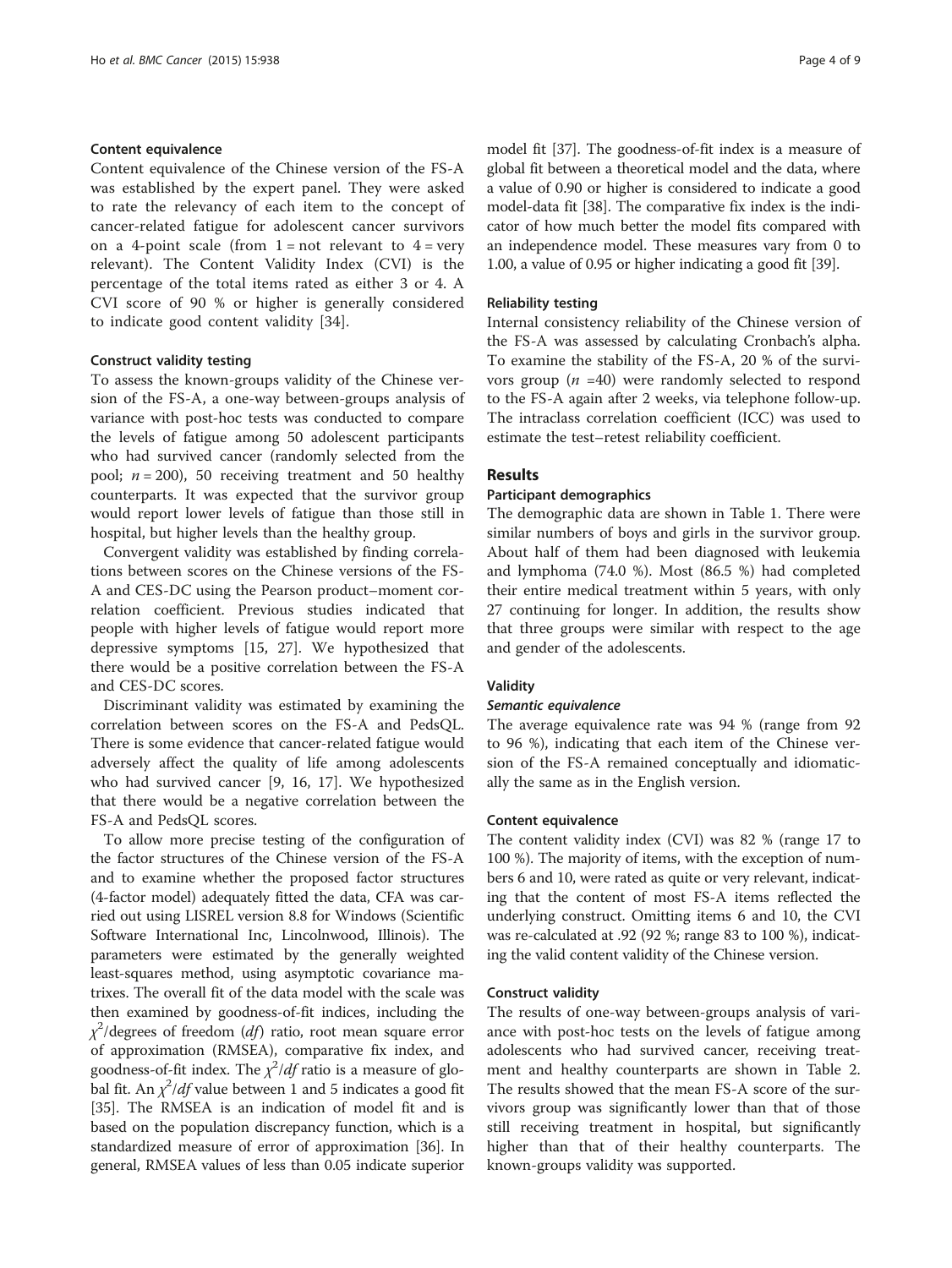## n (%) Childhood cancer survivors  $(n = 200)$ Cancer children  $(n = 50)$ Healthy Children  $(n = 50)$  $x^2$  $\overline{p}$ Age (years) and the set of the set of the set of the set of the set of the set of the set of the set of the set of the set of the set of the set of the set of the set of the set of the set of the set of the set of the set 13 20 (10.0) 6 (12.0) 8 (16.0) 14 28 (14.0) 7 (14.0) 7 (14.0) 15 37 (18.5) 11 (22.0) 10 (20.0) 16 **33** (16.5) 7 (14.0) 8 (16.0) 17 39 (19.5) 10 (20.0) 6 (12.0) 18 **43 (21.5)** 9 (18.0) 11 (22.0) Sex 0.3 0.9  $^{\circ}$  0.3 0.9 ns Male 108 (54.0) 28 (56.0) 28 (56.0) 26 (52.0) Female 92 (46.0) 22 (44.0) 24 (48.0) Parents' Educational Attainment 1.0 ns Primary school or below 32 (16.0) 6 (12.0) 6 (12.0) 7 (14.0) Lower secondary school 63 (31.5) 15 (30.0) 14 (28.0) Upper secondary school 19 (38.0) 20 (40.0) 20 (40.0) Tertiary education 34 (17.0) 10 (20.0) 9 (18.0) Diagnosis 6.5  $\,$  0.3  $^{\rm ns}$  6.5  $\,$  0.3  $^{\rm ns}$  6.5  $\,$  0.3  $^{\rm ns}$  6.5  $\,$  0.3  $^{\rm ns}$  6.5  $\,$  0.3  $^{\rm ns}$ Leukemia 91 (45.5) 19 (38.0) - Lymphoma 57 (28.5) 12 (24.0) - Brain tumor 33 (16.5) 8 (16.0) - Osteosarcoma 9 (4.5) 4 (8.0) - Kidney tumor 3 (6.0) 4 (2.0) 3 (6.0) Germ-cell tumor 4 (8.0)  $\qquad \qquad$  4 (8.0)  $\qquad \qquad$  4 (8.0) Treatment received 3.6 and 1.0<sup>ns</sup> and 1.0<sup>ns</sup> and 1.0<sup>ns</sup> and 1.0<sup>ns</sup> and 1.0<sup>ns</sup> and 1.0<sup>ns</sup> and 1.0<sup>ns</sup> and 1.0<sup>ns</sup> Surgery 30 - 23 (11.5) 5 (10.0) 5 (10.0) 5 (10.0) Chemotherapy 22 (44.0) Bone Marrow Transplant 1 1 1 22 (11.0) 5 (10.0) Mixed method: Chemotherapy and radiotherapy 12 (6.0) 3 (6.0) Surgery and chemotherapy 19 (9.5) 5 (10.0) Chemotherapy and bone marrow transplantation 23 (11.5) 7 (14.0) Radiotherapy and surgery 11 (5.5) 3 (6.0) Time since treatment completed 6 - 12 months 39 (19.5) - -  $13 - 24$  months  $37 (18.5)$  $25 - 36$  months 33 (16.5)  $37 - 48$  months  $31 (15.5)$ 48 – 60 months 33 (16.5)  $>60$  months 27 (13.5)

#### <span id="page-4-0"></span>**Table 1** Demographic Characteristics of the Participants ( $N = 300$ )

ns Not significant at P >0.05

The inter-relationships among scores on the FS-A, CES-DC and PedsQL were examined. Correlation coefficients of 0.10 to 0.29, 0.30 to 0.49 and 0.50 to 1.0 are typically interpreted as small, medium and large, respectively [\[40](#page-8-0)].

There was a strong positive correlation between scores on the FS-A and CES-DC ( $r = 0.53$ ,  $n = 200$ ,  $P < 0.01$ ), indicating that adolescents with higher levels of fatigue were associated with more depressive symptoms. In addition, there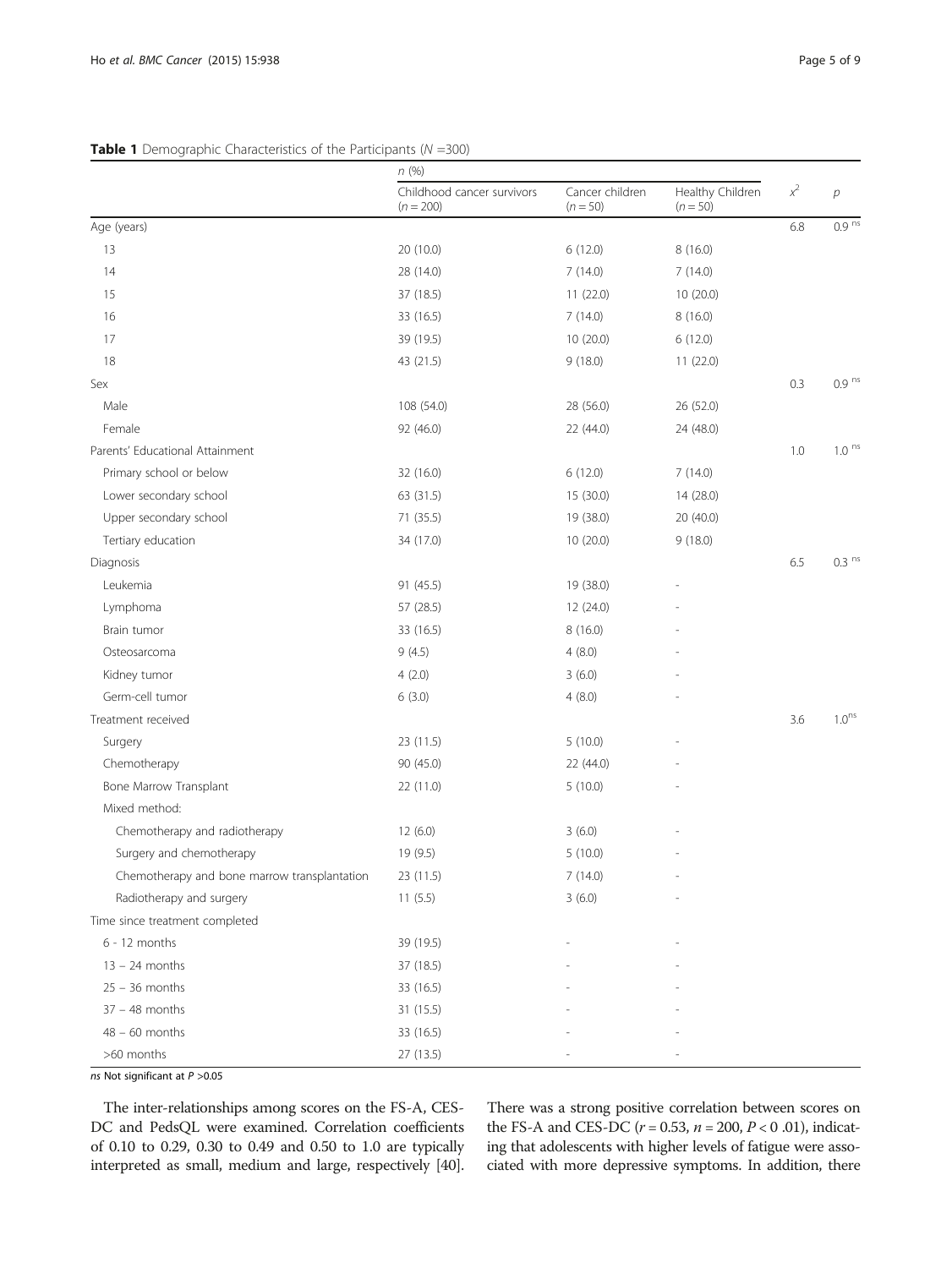<span id="page-5-0"></span>Table 2 The results of ANOVA on the levels of fatigue among the three groups

|                                                            | Mean (SD) |    |    | G1 Vs G2 |      | $G1$ Vs $G3$                                                            |                    | $G2$ Vs $G3$ |                 |
|------------------------------------------------------------|-----------|----|----|----------|------|-------------------------------------------------------------------------|--------------------|--------------|-----------------|
|                                                            |           | ί. | G3 |          |      | Mean Difference p-value Mean Difference p-value Mean Difference p-value |                    |              |                 |
| Levels of fatigue $28.6(3.7)$ 31.3 (5.2) 22.1 (4.8) $-2.7$ |           |    |    |          | 0.03 | 6.5                                                                     | 0.000 <sup>d</sup> | -Q D         | $0.000^{\rm a}$ |

<sup>a</sup>Significant at  $p < 0.005$ 

SD standard deviation, G1 adolescents who had survived cancer, G2 adolescents receiving treatment, G3 healthy counterparts; with each group contained 50 subjects

was a strong negative correlation between scores on the FS-A and PedsQL ( $r = -0.58$ ,  $n = 200$ ,  $P < 0.01$ ), indicating that higher levels of fatigue were to be associated with lower quality of life. The results support the discriminant validity of the FS-A.

#### Confirmatory factor analysis

The overall fits of the 14-, 13- and 12-item of the Chinese version of the FS-A was tested by a variety of fit indices based on the proposed 4-factor model. The results revealed that the 12-item 4-factor model was the best fit across all fit indices (Table 3). The parameter estimates of this 4-factor model (12-item) are shown in Fig. [1](#page-6-0). This shows that all correlation matrices were less than 1.00 and were positive-definite, indicating that the parameter estimated was reasonable. The factor loading for each observed variable was high, ranging from 0.48 to 0.90. The t-values of all variables were greater than 2.00, suggesting statistically significant loadings. The standard errors ranged from 0.28 to 0.92, indicating that all the parameters were accurately estimated [[37](#page-8-0)].

Table 3 Fit Statistics for the 14-, 13- and 12-item four factorstructure model of the Chinese version of the Fatigue Scale for Adolescents (FS-A)

| Factor model                | $x^2$ /df | CEL  | GFL  | RMSEA |
|-----------------------------|-----------|------|------|-------|
| Chinese version of the FS-A |           |      |      |       |
| 14-item 4-factor model      | 487       | O 90 | 0.89 | 0.06  |
| 13-item 4-factor model      | 452       | 091  | 0.89 | 0.06  |
| 12-item 4-factor model      | 406       | N 92 | O 91 | 0 O 5 |

Abbreviations:  $\chi^2$ /df, Relative chi-square; CFI, Comparative fix index; GFI Goodness-of-fit index; RMSEA, Root Mean Square Error of Approximation Footnotes

Confirmatory factor analysis (CFA) was carried out using LISREL version 8.8 for Windows. Acceptable overall fit of each model was evaluated using the following indices:

| Criterion          | Range          |  |  |  |
|--------------------|----------------|--|--|--|
| $\chi^2$ /df ratio | 3.00-5.00      |  |  |  |
| GFI                | 0.9 or higher  |  |  |  |
| CFI                | 0.9 or higher  |  |  |  |
| <b>RMSEA</b>       | $0.05$ or less |  |  |  |

#### Reliability

The test-retest reliability coefficient of the Chinese version of the FS-A at a 2-week interval was 0.85 (ICCvalue), indicating a reliability of 0.80 or higher, which is acceptable for an instrument to be used in research [\[41](#page-8-0)]. The internal consistency (14 items) was found to have a Cronbach's alpha of 0.86. The corrected item-total correlation values ranged from 0.10 to 0.71. Most items correlated with the total score, with the exception of items 6 and 10, where the corrected item-total correlation values were 0.10 and 0.23, respectively, indicating that the items are measuring something different from the scale as a whole. After a thorough discussion in the expert panel, all members agreed to delete items 6 and 10, when the Cronbach alpha coefficient was re-calculated at 0.89.

#### **Discussion**

The study aimed to test empirically the psychometric properties of the Chinese version of the FS-A that had not so far been tested in the Hong Kong Chinese context. In particular, CFA was performed to examine whether the factor structures proposed by the previous EFA adequately fit the data.

Although the psychometric properties of the FS-A have been tested in the United States and Taiwan, it may be psychometrically inappropriate and even problematic to apply this tool to a different cultural group, such as Hong Kong Chinese adolescents. Because the meaning of the construct the instrument is designed to measure may differ from one culture to other, it is of paramount importance to ensure cultural equivalence before using a translated version of the scale in the Hong Kong Chinese context. The cultural context in question is one where Chinese parents have high expectations of their children, and most parents and schools place very considerable emphasis on academic achievement [[42\]](#page-8-0), probably because of the common attitude, held by parents and by most of their children, that academic achievement is related to a better career and a brighter future. It is therefore valued above other forms of achievement in Chinese society. Given this cultural context, Hong Kong children are under tremendous pressure to cope with a heavy homework load and generally to excel in academic performance [\[42\]](#page-8-0). Therefore, when responding to item 6, 'It's harder to keep up with school work', 37.5 % of the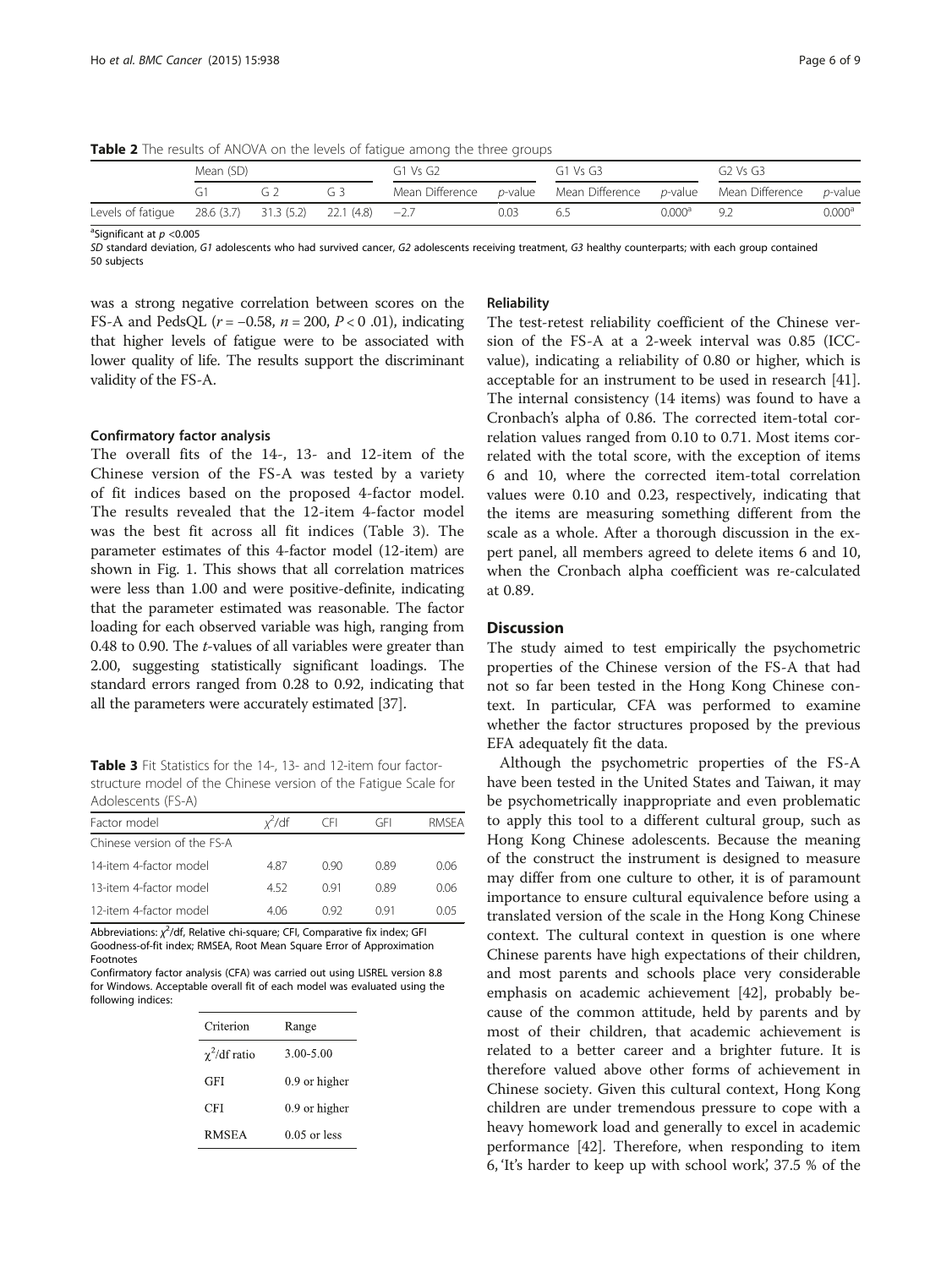<span id="page-6-0"></span>

adolescents answered 'some' and 51.5 % answered 'quite a bit' or 'a lot.' Moreover, apart from fatigue, poor concentration and a decreased attention span were also common physical concerns reported by survivors causing them learning difficulties at school [\[43](#page-8-0)]. Additionally, a previous study [\[9](#page-7-0)] revealed that many cancer survivors were anxious about their academic performance, which they claimed was significantly affected by the cancer and its treatment. As a result of suspension from school during the course of treatment, they had to make extra efforts to keep up with school work. Consequently, it is unclear why exactly they had to work harder to keep up at school.

Another example of cultural incongruence is the welldocumented notion that Hong Kong Chinese people are influenced by Confucian philosophy [\[2](#page-7-0), [44](#page-8-0)], which emphasizes balance and harmony achieved through the notions of chung and yung in everyday living [[9](#page-7-0)]. Under the influence of this philosophy [[2\]](#page-7-0), many adolescents surviving cancer might prefer to keep themselves calm and in control in dealing with their situation. When responding to item 10, 'I have felt angry', the majority (83 %) answered 'not at all.' In fact, evaluating the content equivalence of the Chinese FS-A version, items 6 and 10 were found not to be equivalent by the panel. Additionally, the results of item-total correlation indicated these two items were measuring different psychological constructs. Given these issues, it was decided that items 6 and 10 should be deleted from the Chinese version.

Construct validity was confirmed by the knowngroups method. It is understandable that adolescents under treatment in hospital should report higher levels of fatigue than those who had survived cancer, and that overall healthy adolescents should report the least fatigue. The results demonstrated that the Chinese version of the FS-A was able to differentiate levels of fatigue among various groups of adolescents, and thus could serve as a valid tool to assess fatigue among adolescents who had completed cancer treatment.

Construct validity was supported by correlations observed between scores on the Chinese versions of the FS-A and CES-DC. The findings were consistent with those of previous studies showing that adolescents with higher levels of fatigue would present more depressive symptoms [\[15, 27](#page-8-0)]. The discriminant validity of the Chinese version of the FS-A was also supported. In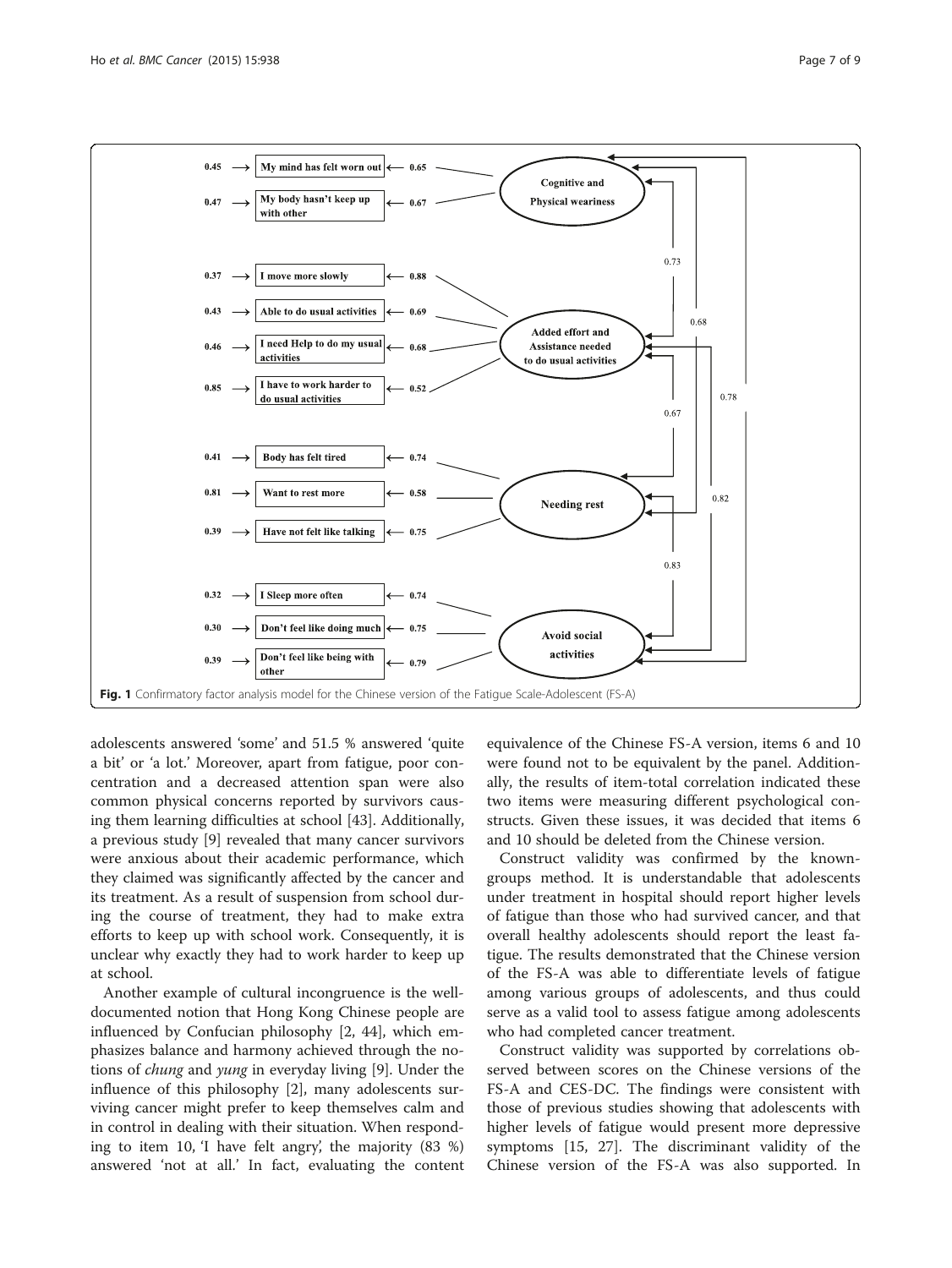<span id="page-7-0"></span>accord with previous studies [9, [16](#page-8-0), [17](#page-8-0)], the results revealed a strong negative correlation between scores on the Chinese versions of the FS-A and PedsQL, suggesting that the quality of life among adolescents would be adversely affect by cancer-related fatigue.

To test the instrument's factor structure more precisely, confirmatory factor analysis was performed to evaluate whether the hypothesized four-factor structure of the Chinese FS-A version would fit the data adequately. Overall, the results of the evaluation fit were convincing, and confirmed that there was a very good fit between the hypothesized model [\[31\]](#page-8-0) and the data. Most importantly, the results revealed that the 12-item 4-factor model was the best fit across all fit indices, provided further support of deleting items 6 and 10 from the Chinese version.

When compared with other instruments measuring fatigue among survivors of adult and childhood cancer from different ethnic groups [[22](#page-8-0), [23](#page-8-0)], the Chinese version of FS-A demonstrated adequate internal consistency, good content validity, appropriate convergent and discriminant validity, and excellent construct validity. Most importantly, all participants in this study were able to provide full responses to the questionnaire, without showing any particular difficulty in understanding the questions. Indeed, the Chinese version of FS-A is user-friendly in that it is easy to comprehend and quick to complete—it took 5 to 8 min for each adolescent to complete the questionnaire.

#### Implications for practice

The results of the study add further evidence that adolescents surviving cancer but reporting higher levels of fatigue after remission exhibit more depressive symptoms and report a lower quality of life. There is thus a compelling need for healthcare professionals to provide long-term follow-up for those adolescents who have survived cancer, in particular to monitor and document their levels of fatigue and the complications arising from this adverse effect of treatment [\[45](#page-8-0)]. Another important implication for practice is that regular exercise has been shown to improve fitness and physical functioning, increase muscle strength, and reduce cancer-related fatigue. It is therefore crucial for healthcare professionals to develop interventions that can help reduce cancerrelated fatigue, and to promote the adoption of regular physical activity among adolescents surviving cancer. The validated instrument may be used in assessing Chinese adolescent survivors for the presence of fatigue and evaluating the effectiveness of interventions for reducing fatigue.

#### Conclusion

This study addressed a gap in the literature by examining the psychometric properties of the Chinese version of the FS-A. The results of CFA confirmed that the factorial structure of this Chinese version was congruent with the proposed four-factor model of the original English version. Most importantly, the findings of the study add further evidence that the Chinese version of the FS-A (12-item) can be used as a reliable and valid tool in assessing cancer-related fatigue among Hong Kong Chinese adolescents who have survived cancer.

#### Competing interests

The authors declare that they have no competing interests.

#### Authors' contributions

KYH was the principal investigator of this study. WHCL, CFGC and SYC provided expert opinions on the study's methodology, subject recruitment and data analysis. The manuscript was prepared by KYH, WHCL and KWKL. All the authors approved the content of the manuscript.

#### Acknowledgments

The authors acknowledge all the children and adolescents, in particular those young cancer patients, for participating in this study.

#### Author details

<sup>1</sup>School of Nursing, The University of Hong Kong, 4/F, William MW Mong Block, No 21 Sassoon Road, Pokfulam, Hong Kong. <sup>2</sup>Department of Adolescent Medicine, Queen Mary Hospital, Room 115, New Clinical Building, 102 Pokfulam Road, Hong Kong, Hong Kong.

#### Received: 25 March 2015 Accepted: 20 November 2015 Published online: 27 November 2015

#### References

- 1. Enskar K, von Essen L. Physical problems and psychosocial function in children with cancer. Pediatr Nurs. 2008;20:37–41.
- 2. Li HCW, Chung OKJ, Ho KY, Chiu SY, Lopez V. Coping strategies used by children hospitalized with cancer: an exploratory study. Psycho-Oncology. 2011;20:969–76.
- 3. Langeveld NE, Grootenhuis MA, Voute PA, Haan RJ, Bos CVD. Quality-of-life, self-esteem and worries in young adult survivors of childhood cancer. Psycho-Oncology. 2004;13:867–81.
- 4. Stam H, Grootenhuis MA, Caron HN, Last BF. Quality-of-life and current coping in young adult survivors of childhood cancer: positive expectations about the further course of the disease were correlated with better qualityof-life. Psycho-Oncology. 2006;15:31–43.
- 5. Braam KI, van Dijk EM, Veening MA, Bierings MB, Merks JH, Grootenhuis MA, et al. Design of the Quality of Life in Motion (QLIM) study: a randomized controlled trial to evaluate the effectiveness and cost-effectiveness of a combined physical exercise and psychosocial training program to improve physical fitness in children with cancer. BioMed Centra. 2010;10:624.
- 6. Kestler SA, LoBiondo-Wood G. Review of symptom experiences in children and adolescents with cancer. Cancer Nurs. 2012;35:E31–49.
- 7. Yeh CH, Wai JPM, Lin US, Chiang YC. A pilot study to examine the feasibility and effects of a home-based aerobic program on reducing fatigue in children with acute lymphoblastic leukemia. Cancer Nurs. 2011;34:3–12.
- 8. Li HCW, Williams PD, Lopez V, Chung OKJ, Chiu SY. Relationships among therapy-related symptoms, depressive symptoms, and quality of life in Chinese children hospitalized with cancer: an exploratory study. Cancer Nurs. 2013;36:346–54.
- 9. Chung OKJ, Li HW, Chiu SY, Ho KY, Lopez V. The impact of cancer and its treatment on physical activity levels and behavior in Hong Kong Chinese childhood cancer survivors. Cancer Nurs. 2014;37:E43–51.
- 10. Hamre H, Zeller B, Kanellopoulos A, Kiserud CE, Aakhus S, Lund MB, et al. High prevalence of chronic fatigue in adult long-term survivors of acute lymphoblastic leukemia and lymphoma during childhood and adolescence. J Adolesc Young Adult Oncol. 2013;2:2–9.
- 11. Lucia A, Earnest C, Perez M. Cancer-related fatigue: can exercise physiology assist oncologists? Lancet Oncol. 2003;4:616–1625.
- 12. Dimeo F. Effects of exercise on cancer-related fatigue. Cancer. 2001;92: 1689–93.
- 13. Stone PC, Minton O. Cancer-related fatigue. Eur J Cancer. 2008;44:1097–104.